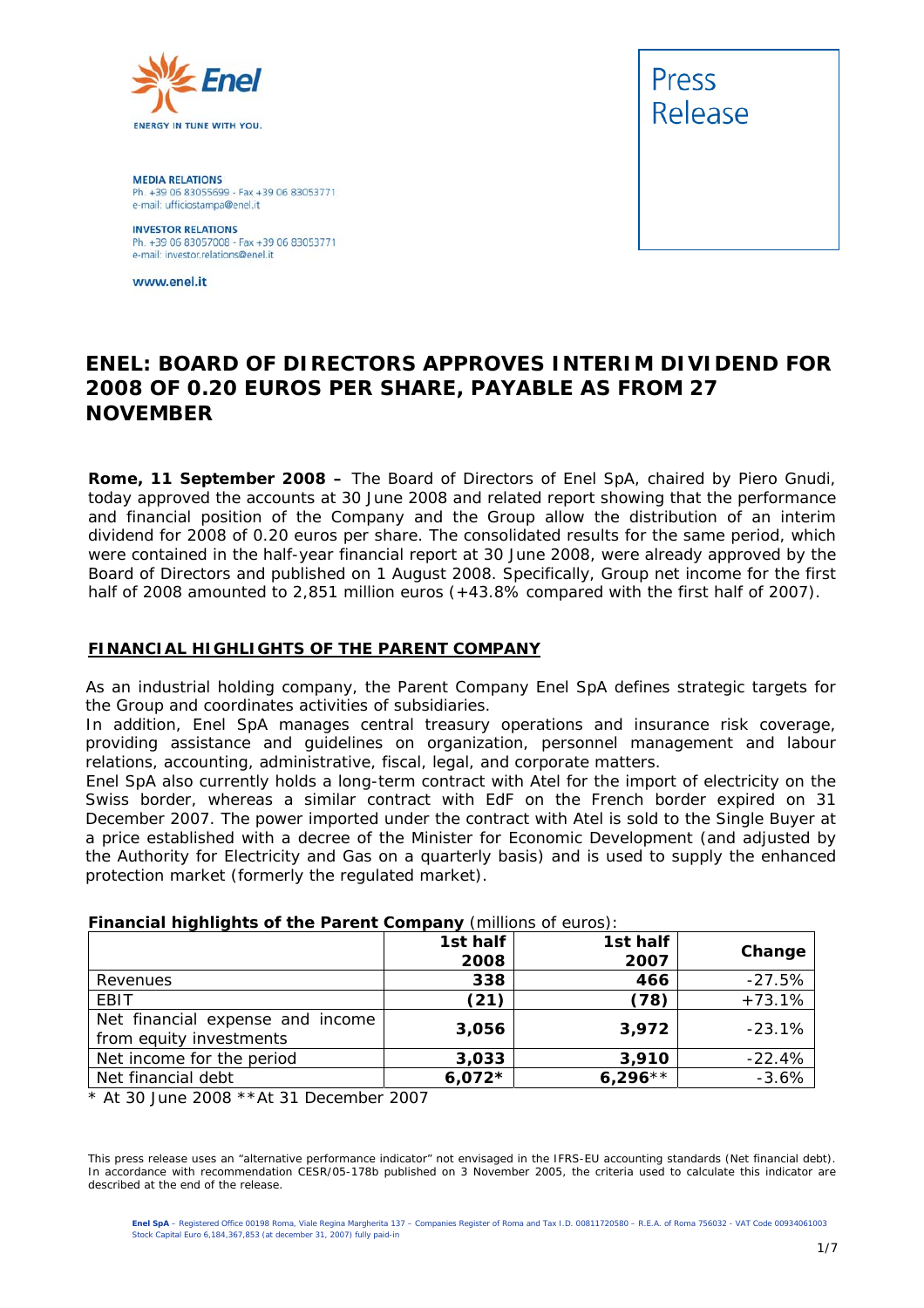



**Revenues** in the first half of 2008 came to 338 million euros, down 128 million euros or 27.5% from the same period of the previous year. This decrease is related primarily to the reduction in revenues from electricity sales due to the interruption of sales on the free market in France as a result of the expiry of the above mentioned long-term contract with EdF.

**EBIT** for the first half of 2008 came to a negative 21 million euros, reporting an improvement of 57 million euros (+73.1%) on the corresponding year-earlier period, which was mainly attributable to the improvement in the margin on electricity sales (31 million euros) and to the capital gain resulting from the sale to E.On of the stake in Enel Viesgo Servicios (3 million euros).

**Net financial expense and income from equity investments** came to 3,056 million euros in the first half of 2008 (3,972 million euros in the first half of 2007). The figure reflects dividends distributed by subsidiaries, associates and other equity investments in the amount of 3,181 million euros (3,886 million euros in the first half of 2007, which also included profits related to previous years) and net financial expense of 125 million euros (net financial income of 86 million euros in the first half of 2007). The increase of 211 million euros in net financial expense was a consequence of the increase in the average debt during the second half of 2007 as a result of acquisitions abroad.

**Net income for the period** amounted to 3,033 million euros, compared with 3,910 million euros in the first half of 2007.

**Net financial debt** at 30 June 2008 totalled 6,072 million euros, a decrease of 224 million euros compared with 31 December 2007.

**Shareholders' equity** at 30 June 2008 came to 16,959 million euros (15,711 million euros at 31 December 2007). The change is essentially attributable to net income for the period net of dividends distributed in the first half of 2008 in the amount of 1,794 million euros. The **debt/equity** ratio lowered from 0.40 at 31 December 2007 to 0.36 at 30 June 2008.

### **INTERIM DIVIDEND FOR 2008 APPROVED**

In view of the net income of 3,033 million euros achieved by the Parent Company in the first half of 2008 and in the light of the performance expected for the remainder of the year, the Board of Directors approved the recommendation of the CEO to distribute an interim dividend of 0.20 euros per share.

The opinion of the external auditor KPMG SpA provided for by Article 2433-*bis* of the Italian Civil Code was issued today.

The interim dividend, gross of any withholding tax, will be paid as from 27 November 2008, with the ex-dividend date for coupon no. 12 falling on 24 November 2008.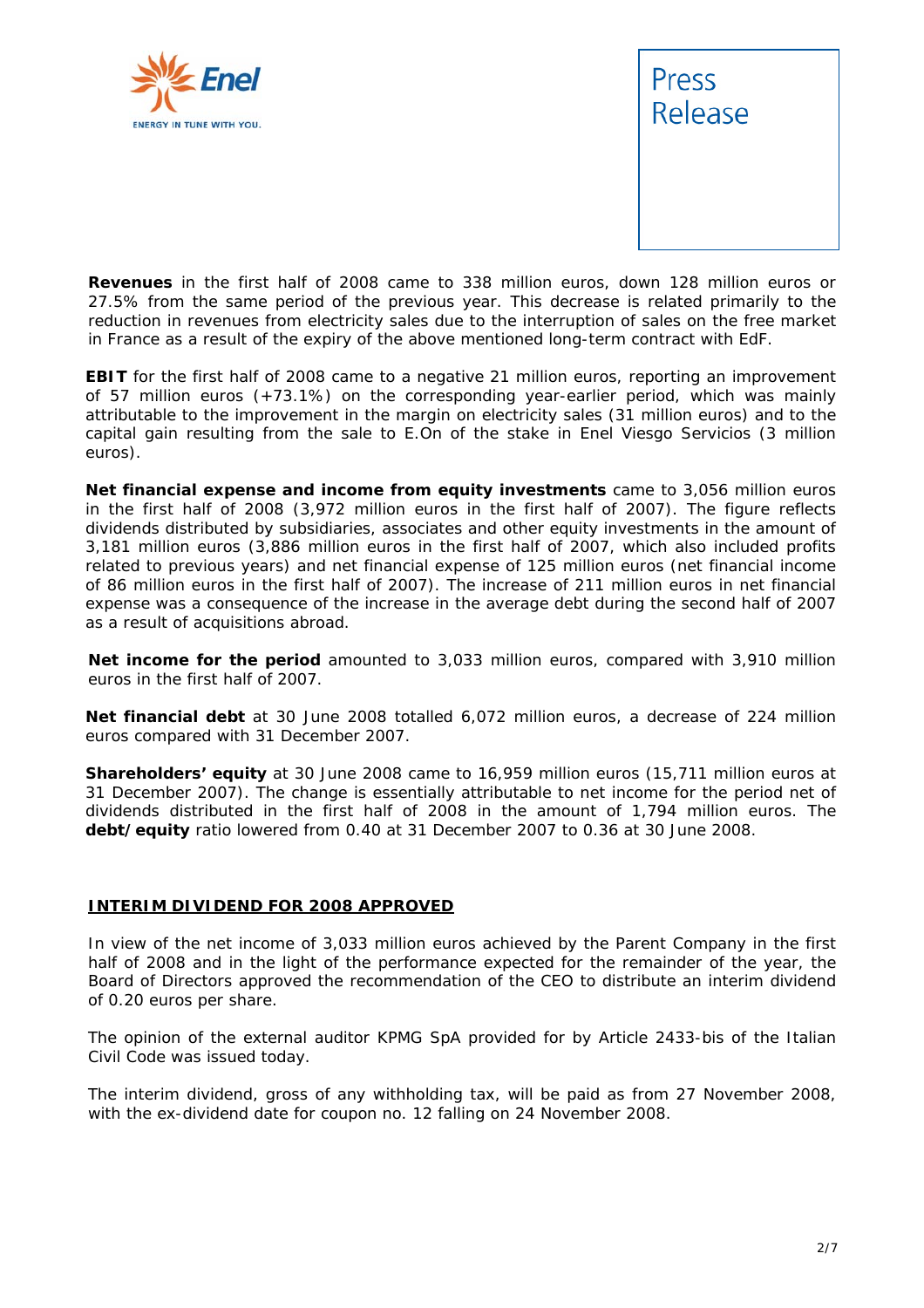



*The income statement, balance sheet and cash flow statement of the Parent Company Enel SpA follow. A descriptive summary of the alternative performance indicators is also attached.* 

*Pursuant to Article 154-bis, paragraph 2, of the Unified Financial Act, the executive in charge of preparing the corporate accounting documents at Enel, Luigi Ferraris, declares that the accounting information contained in this press release corresponds to document results, books and accounting records.* 

### **ALTERNATIVE PERFORMANCE INDICATORS**

The following section describes the alternative performance indicator, not envisaged under the IFRS-EU accounting standards, which is used in this press release in order to facilitate the assessment of Enel SpA's financial position.

• **Net financial debt**: an indicator of Enel's financial structure, calculated as the sum of "Long-term loans", the current portion of long-term loans, "Short-term loans", net of current and non-current financial assets (excluding all items other than loans/financial receivables due from third parties and from subsidiaries) and "Cash and cash equivalents".

\*\*\*\*\*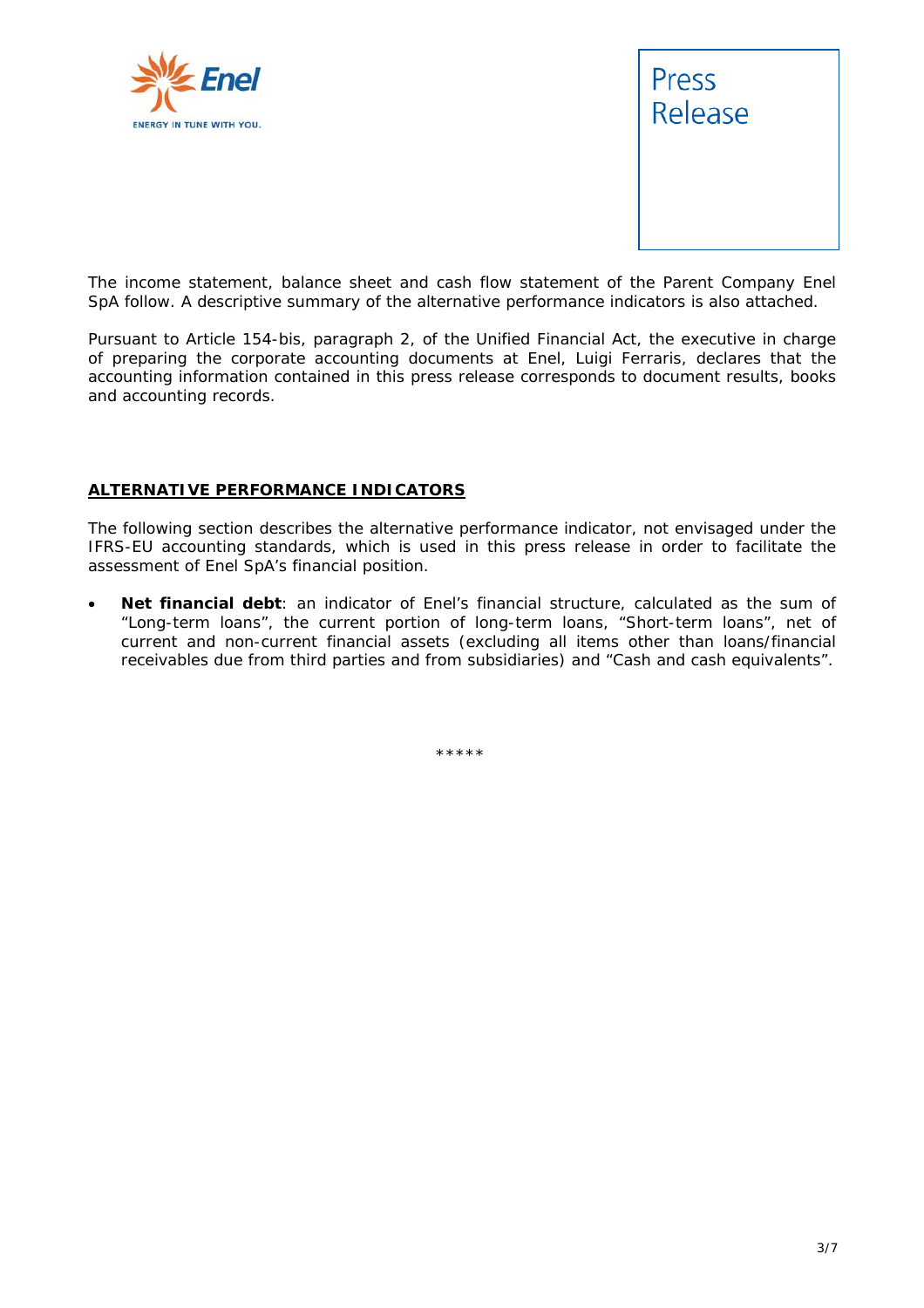

### **Enel S.p.A. Income Statement**

| Millions of euros                                | 1 <sup>st</sup> Half |                |                                  |       |                                  |
|--------------------------------------------------|----------------------|----------------|----------------------------------|-------|----------------------------------|
|                                                  |                      | 2008           |                                  | 2007  |                                  |
|                                                  |                      |                | of which with<br>related parties |       | of which with<br>related parties |
| <b>Revenues</b>                                  |                      |                |                                  |       |                                  |
| Revenues from sales and services                 |                      | 336            | 336                              | 465   | 323                              |
| Other revenues                                   |                      | $\overline{2}$ | 1                                | 1     |                                  |
|                                                  | (Subtotal)           | 338            |                                  | 466   |                                  |
| Income from disposal of equity investments       |                      | 3              |                                  | 0     |                                  |
| Costs                                            |                      |                |                                  |       |                                  |
| Electricity purchases and consumables            |                      | 165            | 9                                | 299   | 6                                |
| Services, leases and rentals                     |                      | 124            | 41                               | 151   | 41                               |
| Personnel                                        |                      | 49             |                                  | 47    |                                  |
| Depreciation, amortization and impairment losses |                      | 3              |                                  | 8     |                                  |
| Other operating expenses                         |                      | 21             | $\mathcal{I}$                    | 39    | 7                                |
|                                                  | (Subtotal)           | 362            |                                  | 544   |                                  |
| <b>Operating income</b>                          |                      | (21)           |                                  | (78)  |                                  |
| Income from equity investments                   |                      | 3,181          | 3,181                            | 3,886 | 3,886                            |
| Financial income                                 |                      | 1,593          | 1,222                            | 596   | 325                              |
| Financial expense                                |                      | 1,718          | 507                              | 510   | 159                              |
|                                                  | (Subtotal)           | 3,056          |                                  | 3,972 |                                  |
| Income before taxes                              |                      | 3,035          |                                  | 3,894 |                                  |
| Income taxes                                     |                      | 2              |                                  | (16)  |                                  |
| NET INCOME FOR THE PERIOD                        |                      | 3,033          |                                  | 3,910 |                                  |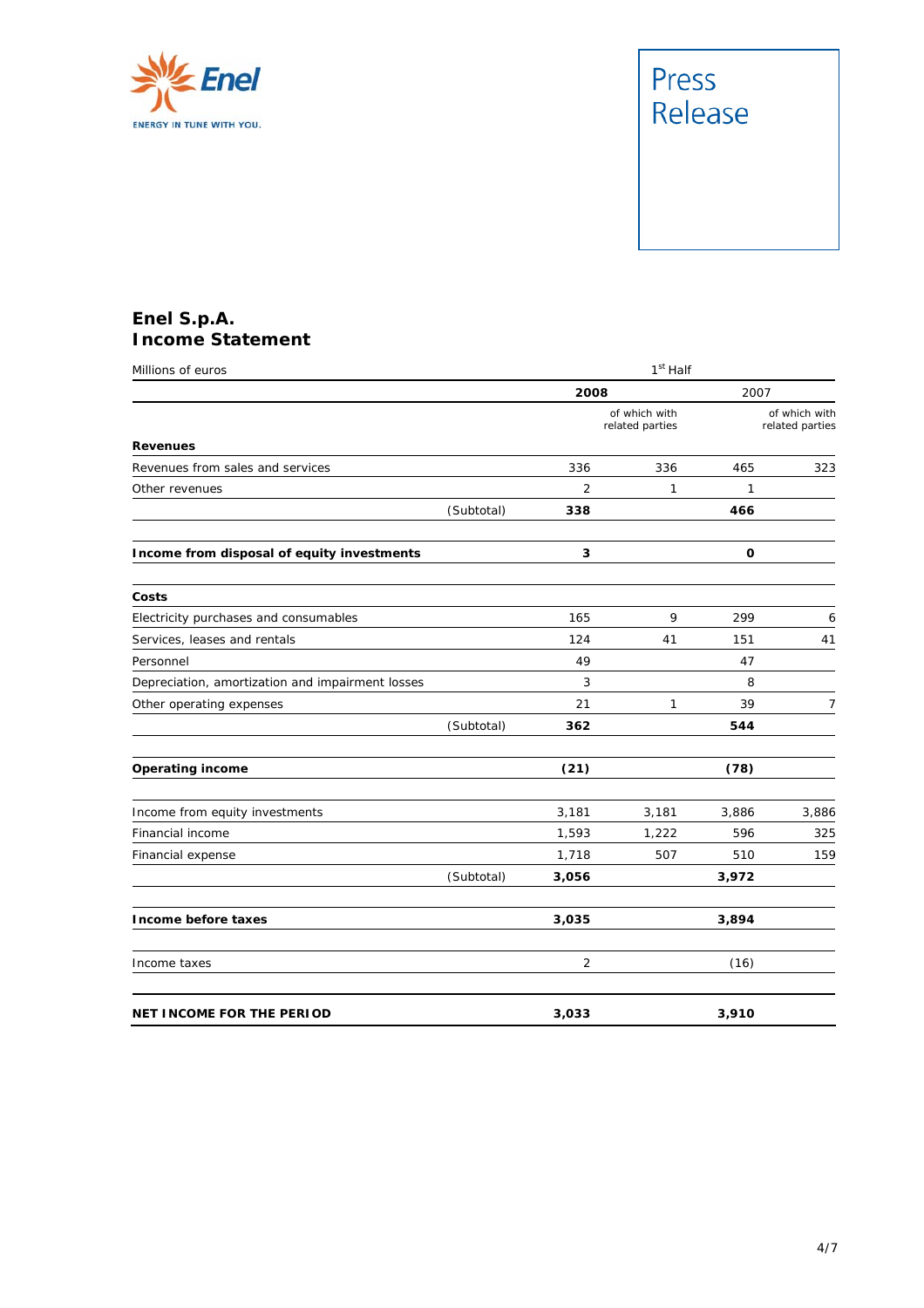

### **Enel S.p.A. Balance Sheet**

Millions of euros

| <b>ASSETS</b>                               |         | at 30 June 2008 |                                  | at 31 Dec. 2007 |                                  |
|---------------------------------------------|---------|-----------------|----------------------------------|-----------------|----------------------------------|
|                                             |         |                 | of which with<br>related parties |                 | of which with<br>related parties |
| <b>Non-current assets</b>                   |         |                 |                                  |                 |                                  |
| Property, plant and equipment               |         | 7               |                                  | 8               |                                  |
| Intangible assets                           |         | 11              |                                  | 17              |                                  |
| Deferred tax assets                         |         | 98              |                                  | 107             |                                  |
| Equity investments                          |         | 22,659          |                                  | 21,659          |                                  |
| Non-current financial assets <sup>(1)</sup> |         | 562             | 466                              | 589             | 479                              |
| Other non-current assets                    |         | 255             | 251                              | 261             | 257                              |
|                                             | (Total) | 23,592          |                                  | 22,641          |                                  |
| <b>Current assets</b>                       |         |                 |                                  |                 |                                  |
| Trade receivables                           |         | 492             | 486                              | 484             | 480                              |
| Income tax receivables                      |         | 282             |                                  | 279             |                                  |
| Current financial assets <sup>(2)</sup>     |         | 39,076          | 38,946                           | 36,726          | 35,565                           |
| Cash and cash equivalents                   |         | 100             |                                  | 10              |                                  |
| Other current assets                        |         | 737             | 398                              | 629             | 310                              |
|                                             | (Total) | 40,687          |                                  | 38,128          |                                  |
| <b>TOTAL ASSETS</b>                         |         | 64.279          |                                  | 60,769          |                                  |

(1) Of which long-term financial receivables of 469 million euros at 30 June 2008 and 482 million euros at 31 December 2007.

(2) Of which short-term financial receivables of 37,751 million euros at 30 June 2008 and 35,446 million euros at 31 December 2007.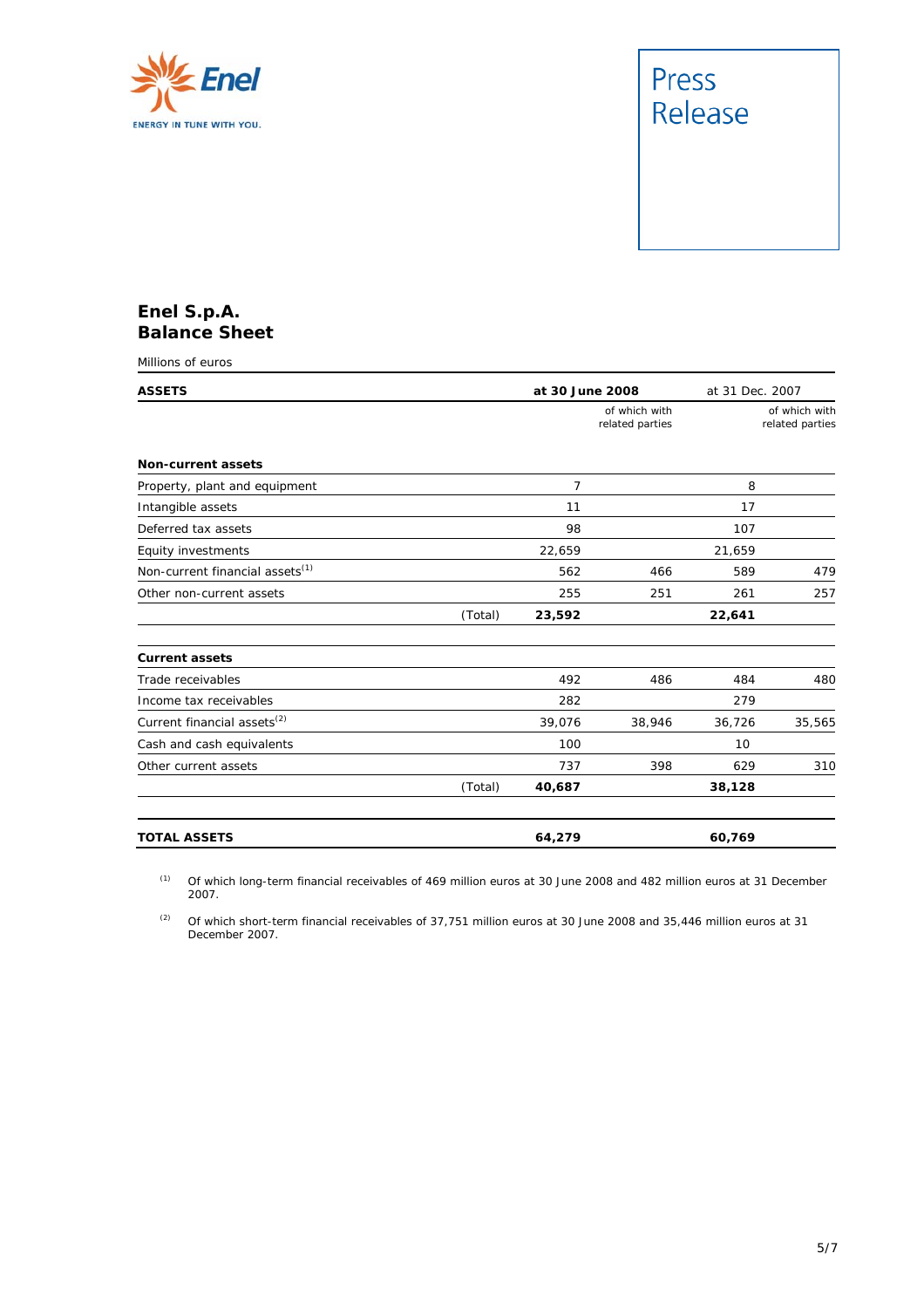

| LIABILITIES AND SHAREHOLDERS' EQUITY                 |            |        | at 30 June 2008                  |        | at 31 Dec. 2007                  |  |
|------------------------------------------------------|------------|--------|----------------------------------|--------|----------------------------------|--|
|                                                      |            |        | of which with<br>related parties |        | of which with<br>related parties |  |
| Shareholders' equity                                 |            |        |                                  |        |                                  |  |
| Share capital                                        |            | 6,186  |                                  | 6,184  |                                  |  |
| Other reserves                                       |            | 4,744  |                                  | 4,736  |                                  |  |
| Retained earnings (losses carried forward)           |            | 2,996  |                                  | 2,140  |                                  |  |
| Net income for the period (1)                        |            | 3,033  |                                  | 2,651  |                                  |  |
| TOTAL SHAREHOLDERS' EQUITY                           | (Total)    | 16,959 |                                  | 15,711 |                                  |  |
| <b>Non-current liabilities</b>                       |            |        |                                  |        |                                  |  |
| Long-term loans                                      |            | 38,251 | 11,031                           | 26,377 | 522                              |  |
| Post-employment and other employee benefits          |            | 406    |                                  | 415    |                                  |  |
| Provisions for risks and charges                     |            | 30     |                                  | 31     |                                  |  |
| Deferred tax liabilities                             |            | 89     |                                  | 109    |                                  |  |
| Non-current financial liabilities                    |            | 300    |                                  | 216    |                                  |  |
|                                                      | (Subtotal) | 39,076 |                                  | 27,148 |                                  |  |
| <b>Current liabilities</b>                           |            |        |                                  |        |                                  |  |
| Short-term loans                                     |            | 5,002  | 4,390                            | 14,714 | 13,705                           |  |
| Current portion of long-term loans                   |            | 1,139  | 50                               | 1,142  | 50                               |  |
| Trade payables                                       |            | 332    | 54                               | 422    | 59                               |  |
| Income tax payables                                  |            | 17     |                                  | 0      |                                  |  |
| Current financial liabilities                        |            | 920    | 221                              | 929    | 409                              |  |
| Other current liabilities                            |            | 834    | 282                              | 703    | 157                              |  |
|                                                      | (Subtotal) | 8,244  |                                  | 17,910 |                                  |  |
| TOTAL LIABILITIES                                    | (Total)    | 47,320 |                                  | 45,058 |                                  |  |
| TOTAL LIABILITIES AND SHAREHOLDERS'<br><b>EQUITY</b> |            | 64,279 |                                  | 60,769 |                                  |  |

 $<sup>(1)</sup>$ Net income is reported net of the interim dividend equal to 1,237 million euros for 2007.</sup>